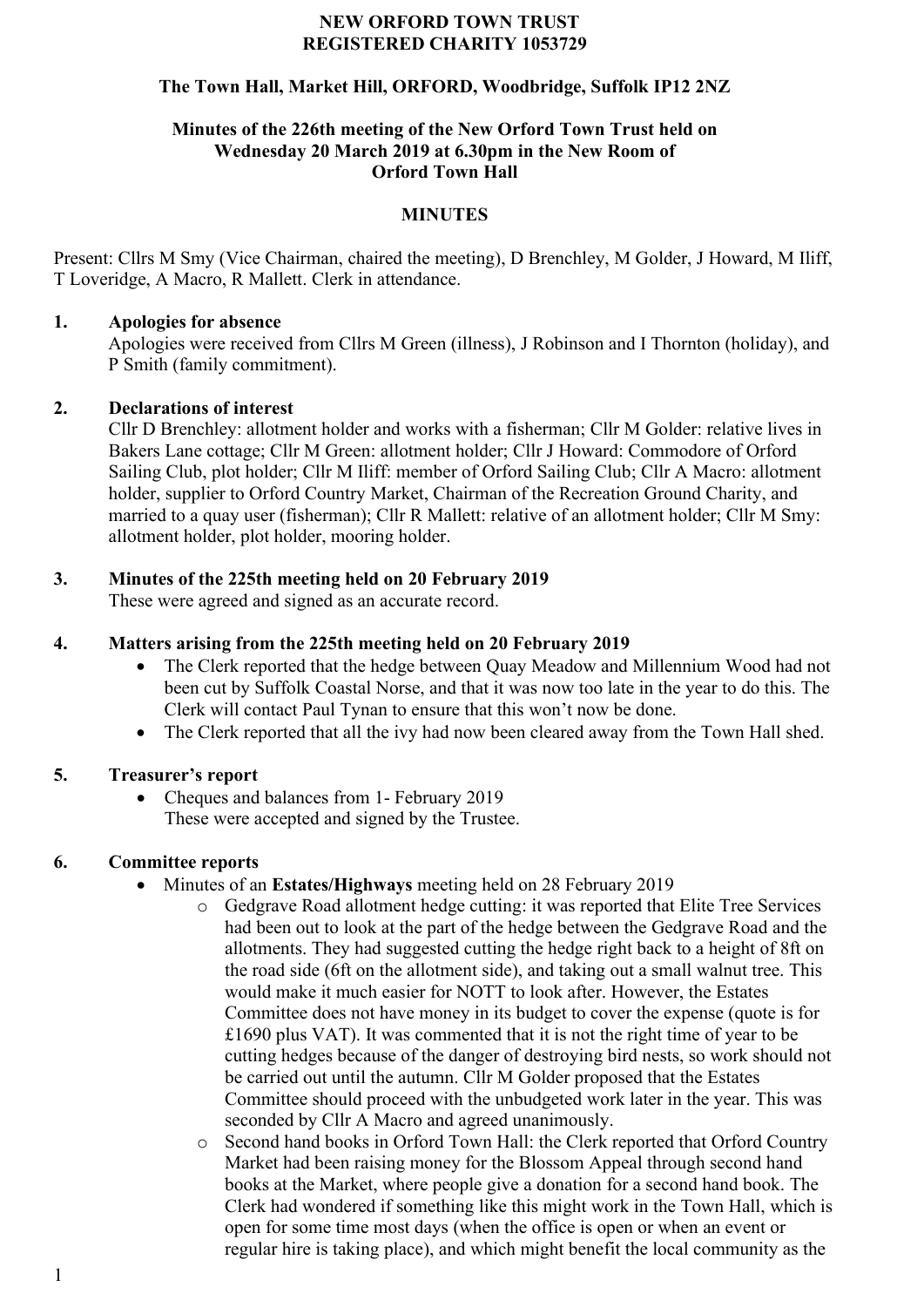mobile library service is not very frequent. The Trustee thought this was a good idea. It had been suggested that NOTT could join with the Country Market and raise money together for the same purpose (Blossom Appeal at the moment, though the Market changes the charity each year), but another member of the Trustee had suggested that money raised could go to NOTT, perhaps to the Property/Housing Fund. It was suggested that the amount of money raised from this was likely to be relatively small, and some members of the Trustee felt that people would be more likely to give to a charity which was not NOTT. After discussion a vote was taken: 7 votes for working with the Country Market to raise money for a different charity each year, and 1 vote for money to go to NOTT. The Clerk will order a bookcase to be fixed to the wall in the Town Hall foyer, to raise money for the Blossom Appeal this year.

• No **Riverside** meeting this month: the Clerk reported that she had had correspondence from a potential mooring holder who had paid a deposit last year. He had emailed in November to let NOTT know that he did not need the mooring after all, and asked if his money could be refunded. Email issues had meant that the Clerk had not received the email at the time. The Trustee agreed that the deposit should be refunded.

### **7. General Trust business**

- Standing Orders: two amendments had been brought up for discussion. Cllr R Mallett proposed that these should be accepted. This was seconded by Cllr M Iliff and agreed unanimously.
- NOTT insurance for 2019-20: the Clerk reported that Scrutton Bland had come back with a quote for NOTT's insurance and Trustee's Liability insurance that was around £80 cheaper than last year, at £5,910.82. The Clerk was in the process of getting another quote but the other provider still had questions which the Clerk needed to answer. After discussion Cllr J Howard proposed that Scrutton Bland's quote should be accepted. This was seconded by Cllr A Macro and agreed unanimously.

In relation to the insurance the Clerk had suggested that she felt that a new valuation of the paintings should be sought as the current one is out of date. The Trustee agreed to this.

- Policies for re-adoption
	- o CCTV Policy
	- o Investment Policy
	- o Designated Funds Policy
	- o Complaints Procedure
	- o Conflict of Interest Policy
	- o Education Policy
	- o Equal Opportunities Policy
	- o Allocation of Plots Policy
		- All the above policies were agreed unanimously by the Trustee.
- Housing list: the Clerk reported that after the article in Village Voice she had heard from several people wanting to put their names on the housing list. She had combined the list with names for the Bakers Lane cottages, and there are now 21 names in total. The Clerk felt that not all of those people would have a strong enough connection to be allocated a cottage in Bakers Lane (where a strong local connection is the main criteria), but she felt that 8 would be considered. All others did have a connection to Orford, though not as strong. It was agreed that the Clerk should speak with the Parish Clerk about how this information might be conveyed to SCDC or local social housing providers, so that a need for affordable rented accommodation in Orford could be shown.
- England Coast Path: after last month's meeting, Cllrs M Golder and J Howard, along with the Clerk, had met with Jonathan Clarke from Natural England about the proposed England Coast Path, part of which would be on NOTT land. Natural England is tasked with discussing the route with landowners etc and putting forward a preferred route. Publication of a report for the area between Bawdsey and Aldeburgh could be published in early 2020. The proposed route in Orford would come along the footpath in front of Quay House, go left up the road past the Old Warehouse, then right along the top of the